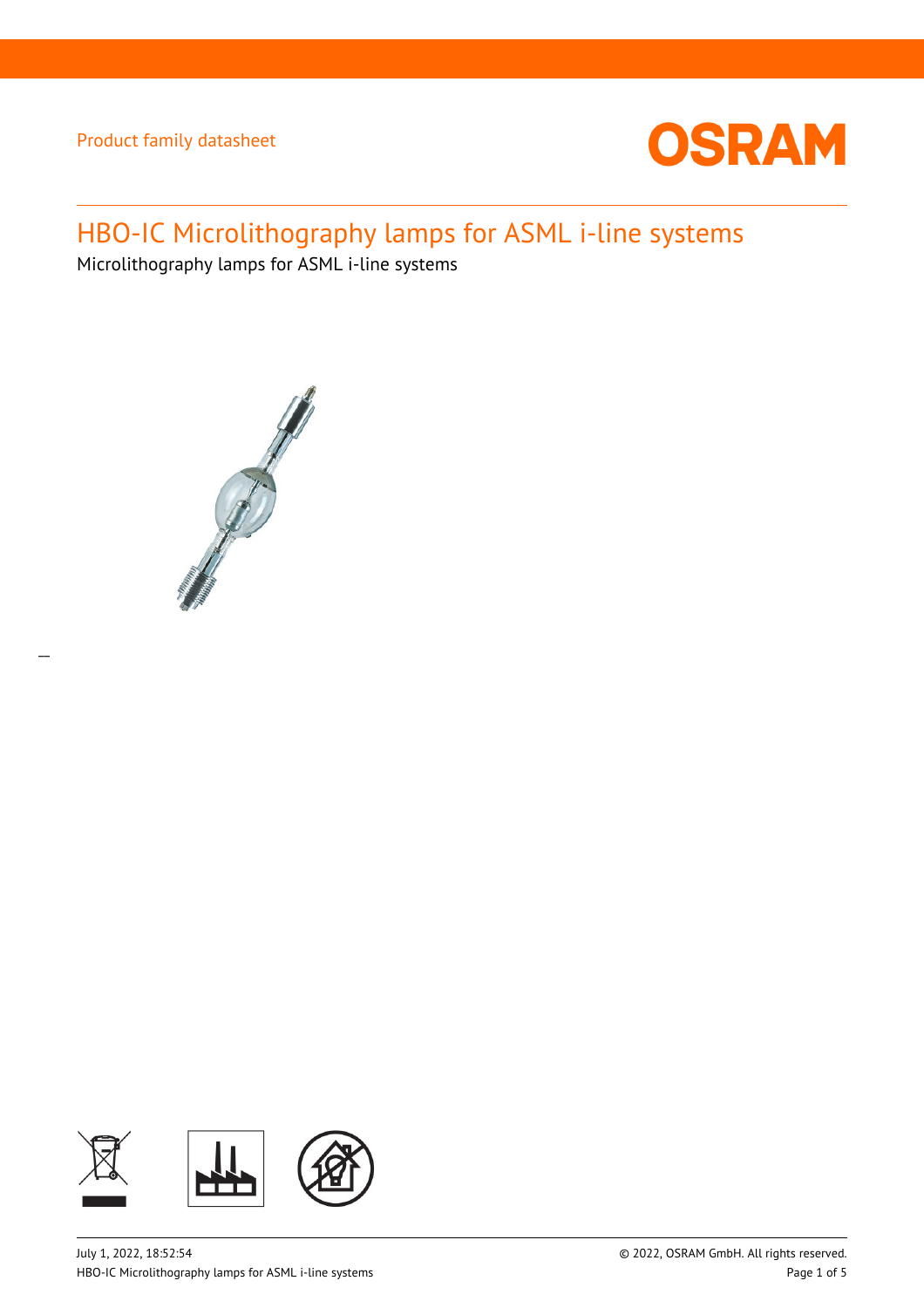### Technical data

|                            | Electrical data           |                           |                    |                  | Dimensions & weight       |                 |          |
|----------------------------|---------------------------|---------------------------|--------------------|------------------|---------------------------|-----------------|----------|
| <b>Product description</b> | <b>Nominal</b><br>voltage | <b>Nominal</b><br>current | Type of<br>current | Rated<br>wattage | <b>Nominal</b><br>wattage | <b>Diameter</b> | Length   |
| <b>HBO 1003 W/PIL</b>      | 27.1 V                    | 25.8 A                    | DC.                | 700.00 W         | 700 W<br>1000 W           | 29.0 mm         | 195.0 mm |
| <b>HBO 1500 W/PIL</b>      | 23.0 V                    | 65.00 A                   | DC.                | 1500.00 W        | 1500.00<br>W              | $46.0$ mm       | 273.0 mm |
| <b>HBO 2100 W/PIL</b>      | 24.0 V                    | 78 A                      | DC.                | 2100.00 W        | 2100.00<br>W              | $52.0$ mm       | 240.0 mm |
| <b>HBO 2500 W/PIL</b>      | 28.0 V                    | 90 A                      | DC.                | 2500.00 W        | 2500.00<br>W              | $62.0$ mm       | 340.0 mm |
| <b>HBO 3500 W/PIL</b>      | 23.0 V                    | 148 A                     | DC.                | 3400.00 W        | 3400.00<br>W              | 77.0 mm         | 360.0 mm |

|                            |                     |                                                   |                                    |                    | <b>Additional product</b><br>data    |
|----------------------------|---------------------|---------------------------------------------------|------------------------------------|--------------------|--------------------------------------|
| <b>Product description</b> | Mountin<br>g length | Length with base<br>excl. base<br>pins/connection | Light<br>center<br>length<br>(LCL) | Electrode gap cold | Base anode (standard<br>designation) |
| <b>HBO 1003 W/PIL</b>      | 195.0               | 167.50 mm                                         | $85.0$ mm $^{1}$                   | $3.0 \text{ mm}$   | 2)<br>SFcX14-6/25                    |
|                            | mm                  |                                                   |                                    |                    |                                      |
| <b>HBO 1500 W/PIL</b>      | 273.0               | 240.00 mm                                         | 118.0 mm<br>1)                     | $4.0 \text{ mm}$   | 6)<br>SFc30-6/25                     |
|                            | mm                  |                                                   |                                    |                    |                                      |
| <b>HBO 2100 W/PIL</b>      | 273.0               | 240.00 mm                                         | 118.0 mm                           | $4.0$ mm           |                                      |
|                            | mm                  |                                                   | 1)                                 |                    |                                      |
| <b>HBO 2500 W/PIL</b>      |                     | 312.50 mm                                         | 149.0 mm<br>1)                     | $7.0 \text{ mm}$   | 7)<br>SFa30-6/50                     |
| <b>HBO 3500 W/PIL</b>      |                     | 320.00 mm                                         | 154.0 mm<br>1)                     | $4.5$ mm           | 7)<br>SFaX40-6/50                    |

|                            |                                                  | <b>Capabilities</b>  |                         | <b>Environmental</b><br>information<br><b>Information</b><br>according Art. 33 of<br><b>EU Regulation (EC)</b><br>1907/2006 (REACh) |
|----------------------------|--------------------------------------------------|----------------------|-------------------------|-------------------------------------------------------------------------------------------------------------------------------------|
| <b>Product description</b> | <b>Base cathode</b><br>(standard<br>designation) | Cooling              | <b>Burning position</b> | <b>Date of Declaration</b>                                                                                                          |
| <b>HBO 1003 W/PIL</b>      | 3)<br>SFc15-6/25                                 | 4)<br>Forced         | Other $5$ )             | 04-02-2022                                                                                                                          |
| <b>HBO 1500 W/PIL</b>      | SFc27-10/35                                      | Forced <sup>4)</sup> | Other $5$ )             | 11-04-2022                                                                                                                          |
| <b>HBO 2100 W/PIL</b>      |                                                  |                      | 5)<br>Other             | 04-03-2022                                                                                                                          |
| <b>HBO 2500 W/PIL</b>      | SFc30-6.5/50                                     | 4)<br>Forced         | 8)<br>Other             | 01-01-2022                                                                                                                          |
| <b>HBO 3500 W/PIL</b>      | SFc32.5-6.7/50                                   | 4)<br>Forced         | 8)<br>Other             | 24-06-2022                                                                                                                          |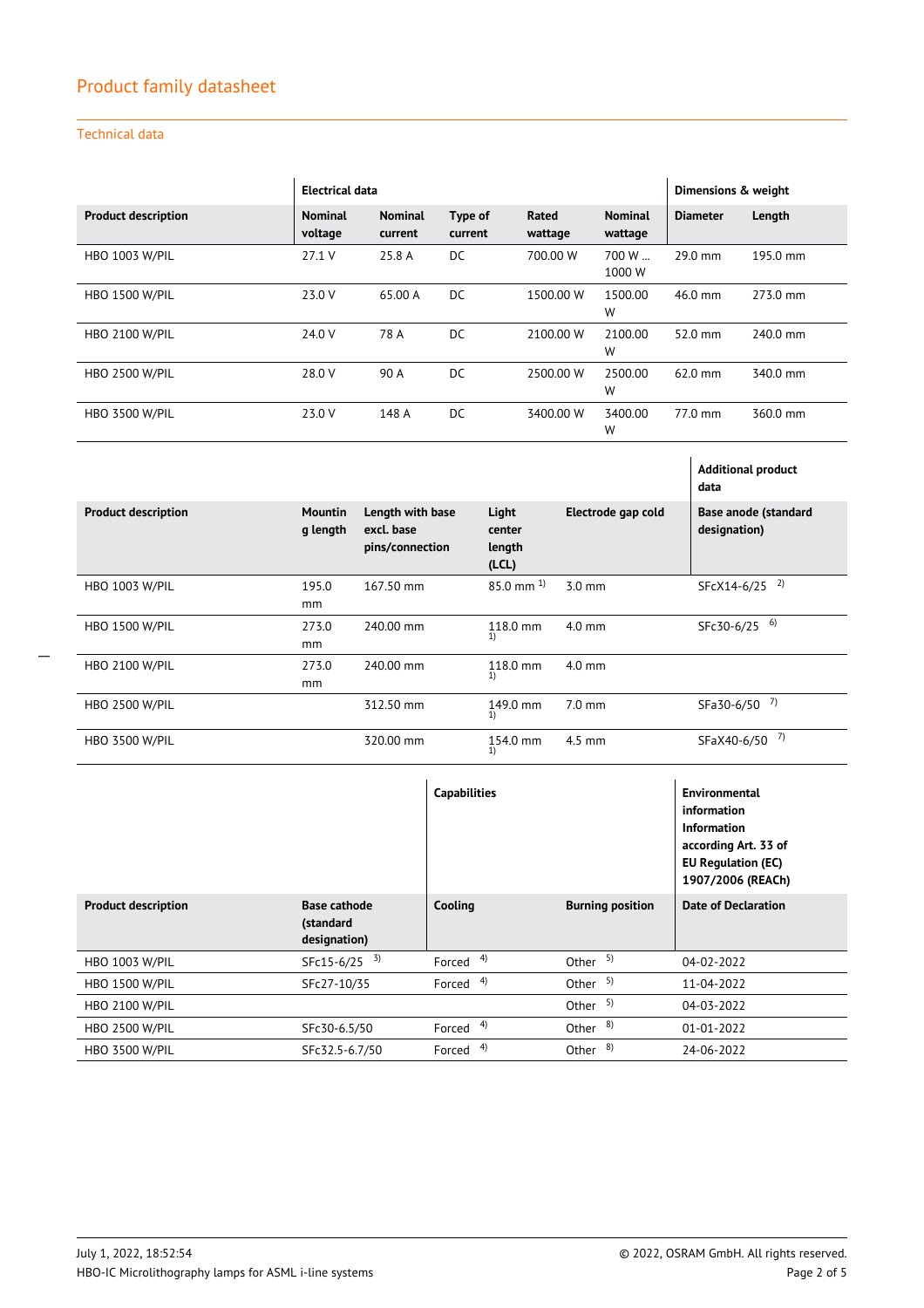| <b>Product description</b> | <b>Primary Article</b><br><b>Identifier</b>                        | <b>Candidate List</b><br>Substance 1 | <b>CAS No. of substance</b><br>1 | <b>Safe Use Instruction</b>                                                                                       |
|----------------------------|--------------------------------------------------------------------|--------------------------------------|----------------------------------|-------------------------------------------------------------------------------------------------------------------|
| <b>HBO 1003 W/PIL</b>      | 4050300461380  <br>4050300967097                                   | Lead                                 | 7439-92-1                        | The identification of<br>the Candidate List<br>substance is<br>sufficient to allow<br>safe use of the<br>article. |
| <b>HBO 1500 W/PIL</b>      | 4050300461465  <br>4050300801308<br>4050300967103<br>4008321630872 | Lead                                 | 7439-92-1                        | The identification of<br>the Candidate List<br>substance is<br>sufficient to allow<br>safe use of the<br>article. |
| <b>HBO 2100 W/PIL</b>      | 4050300800431                                                      | Lead                                 | 7439-92-1                        | The identification of<br>the Candidate List<br>substance is<br>sufficient to allow<br>safe use of the<br>article. |
| <b>HBO 2500 W/PIL</b>      | 4050300947396                                                      | Lead                                 | 7439-92-1                        | The identification of<br>the Candidate List<br>substance is<br>sufficient to allow<br>safe use of the<br>article. |
| <b>HBO 3500 W/PIL</b>      | 4008321355836  <br>4008321355843                                   | Lead                                 | 7439-92-1                        | The identification of<br>the Candidate List<br>substance is<br>sufficient to allow<br>safe use of the<br>article. |

| <b>Product description</b> | <b>Declaration No. in</b><br><b>SCIP database</b> |
|----------------------------|---------------------------------------------------|
| HBO 1003 W/PIL             | b9c92b80-c1d8-                                    |
|                            | 4748-8fda-                                        |
|                            | 1d2d66728131                                      |
|                            | 31a5877e-d4ec-                                    |
|                            | 4106-b4a4-                                        |
|                            | a38a88565ee5                                      |
| <b>HBO 1500 W/PIL</b>      | e22d7304-fdce-45fd-                               |
|                            | 8d2a-6aa5291d1a5b                                 |
|                            | d36bbc5d-42c8-                                    |
|                            | $43bc-a0b2-$                                      |
|                            | b64742e4d075                                      |
|                            | 910a2e30-b741-                                    |
|                            | 4571-8470-                                        |
|                            | 190c5ee7888d                                      |
| HBO 2100 W/PIL             | e65b3165-1b6a-                                    |
|                            | 4da8-9fd8-                                        |
|                            | 852bef40597d                                      |
| <b>HBO 2500 W/PIL</b>      | 7eee76a5-c4d5-4b9f-                               |
|                            | b456-ddffe12f4ebb                                 |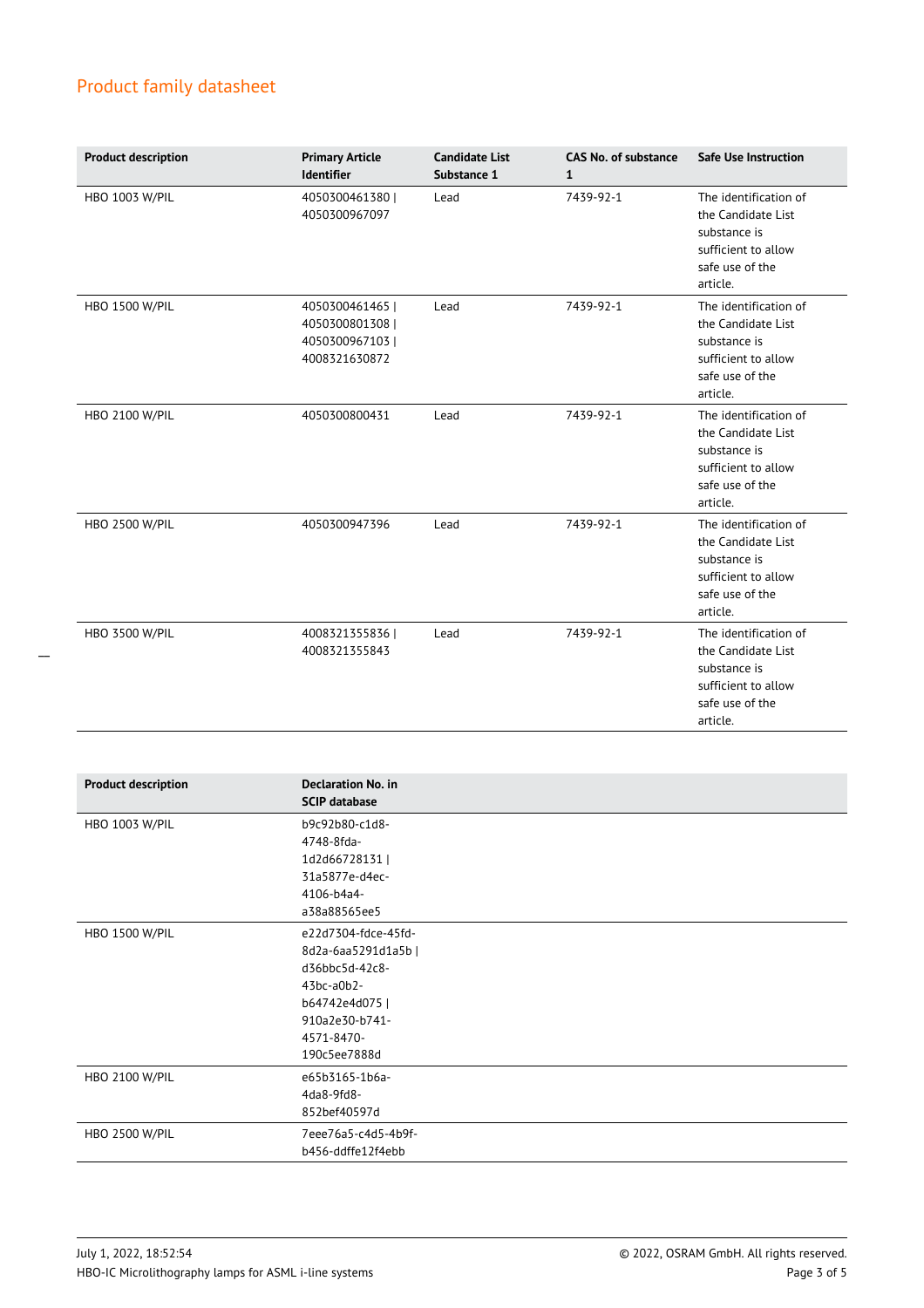| <b>Product description</b> | Declaration No. in<br><b>SCIP database</b> |
|----------------------------|--------------------------------------------|
| <b>HBO 3500 W/PIL</b>      | 524E5E1F-27B9-                             |
|                            | 4BAC-9F5E-                                 |
|                            | 5502C763034CI                              |
|                            | 34bb99bc-0897-                             |
|                            | 4e24-883a-                                 |
|                            | 0817db1e7cd5                               |

 $1)$  Distance from end of base to tip of anode or cathode (cold)

2) With cooling fins

3) With thread (M6)

4) Maximum permissible base temperature: 200 °C

5) Anode underneath

 $6$ ) Cooling fins and cable connection (M 8)

7) With cooling fins and cable connection (M 10)

8) Anode on top